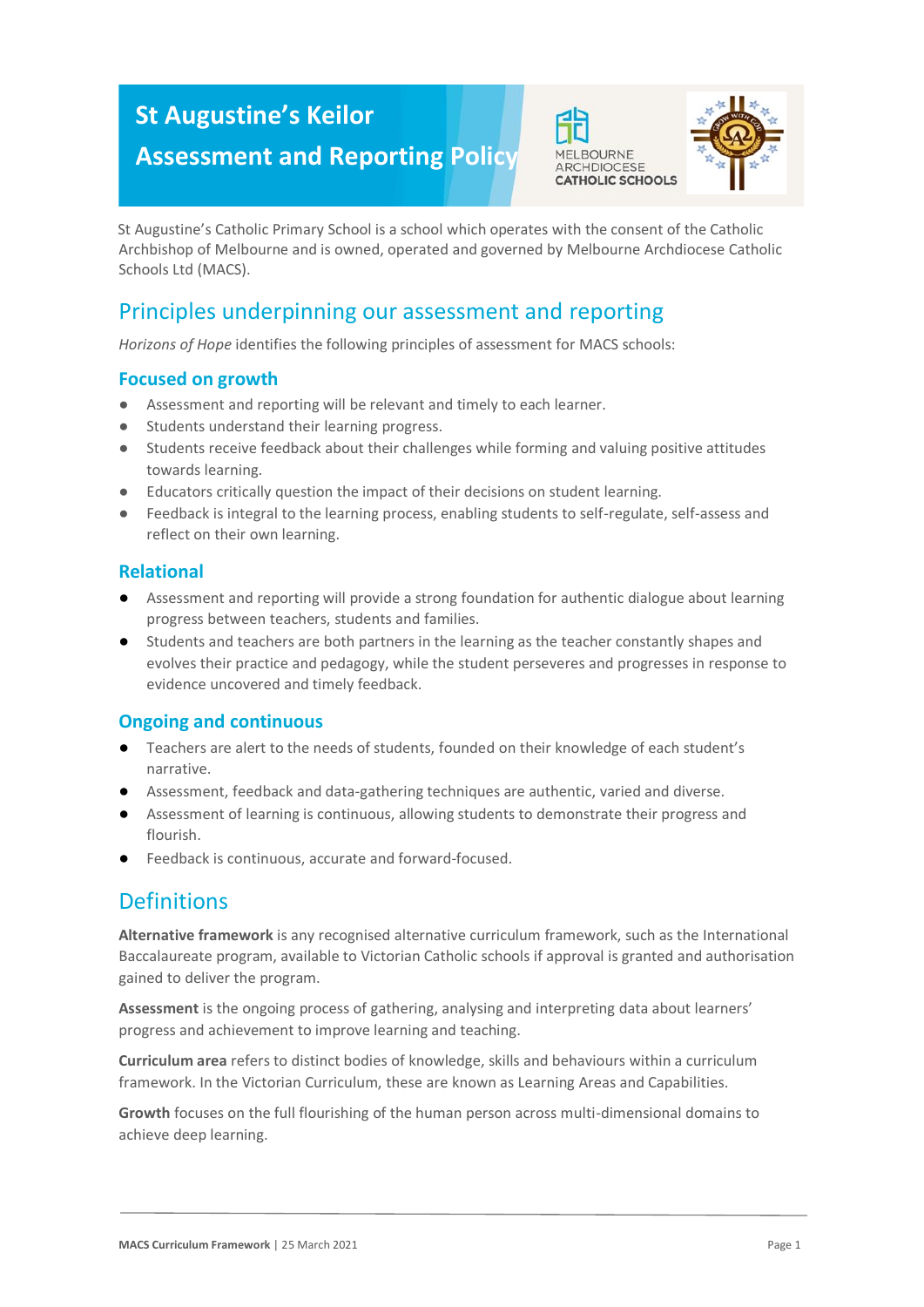**Progress** is observable and measurable change in student learning based on evidence and multiple data sources that indicates development along a continuum of learning and supports learners to see themselves as successful.

**Reporting** is the process used to communicate knowledge gained from assessing student learning. The purpose of reporting is to provide relevant information about a student's progress to students, parents, support staff and other teachers.

**Standards** describe the quality of learning (extent of knowledge, depth of understanding and sophistication of skills) that would indicate the student is well-placed to commence the learning required at the next level of achievement within the Victorian Curriculum F–10 and/or Victorian Certificate of Education (VCE), Victorian Certificate of Applied Learning (VCAL) study designs or units of competency within a Vocational Education and Training (VET) program.

**Standard framework** refers to the Victorian Curriculum F–10.

**Victorian Curriculum and Assessment Authority (VCAA)** is the statutory authority primarily accountable to the Minister of Education, for the provision of curricula and assessment and reporting in Victorian schools.

## Assessment

At St Augustine's teachers assess and monitor student growth, learning progress and achievement against the curriculum standards and within the learning and teaching program at St Augustine's.

# Reporting

At St Augustine's the nature and frequency of feedback given to students and parents about individual assessment tasks are determined by teachers and leaders.

St Augustine's complies with the Australian government reporting requirements. These requirements apply to the written reports on student learning and progress. Reports are provided twice annually for each student in each year they are enrolled at the school. More information about the specific requirements for reporting can be found in the Catholic Education Commission of Victoria Ltd (CECV) [Reporting Student Progress and Achievement: 2021 Revised Guidelines for Victorian Catholic Schools](https://cevn.cecv.catholic.edu.au/MelbourneDiocese/Document-File/Curriculum/Reporting/CECV-2019-Revised-Student-Reporting-Guidelines.aspx) (the Guidelines).